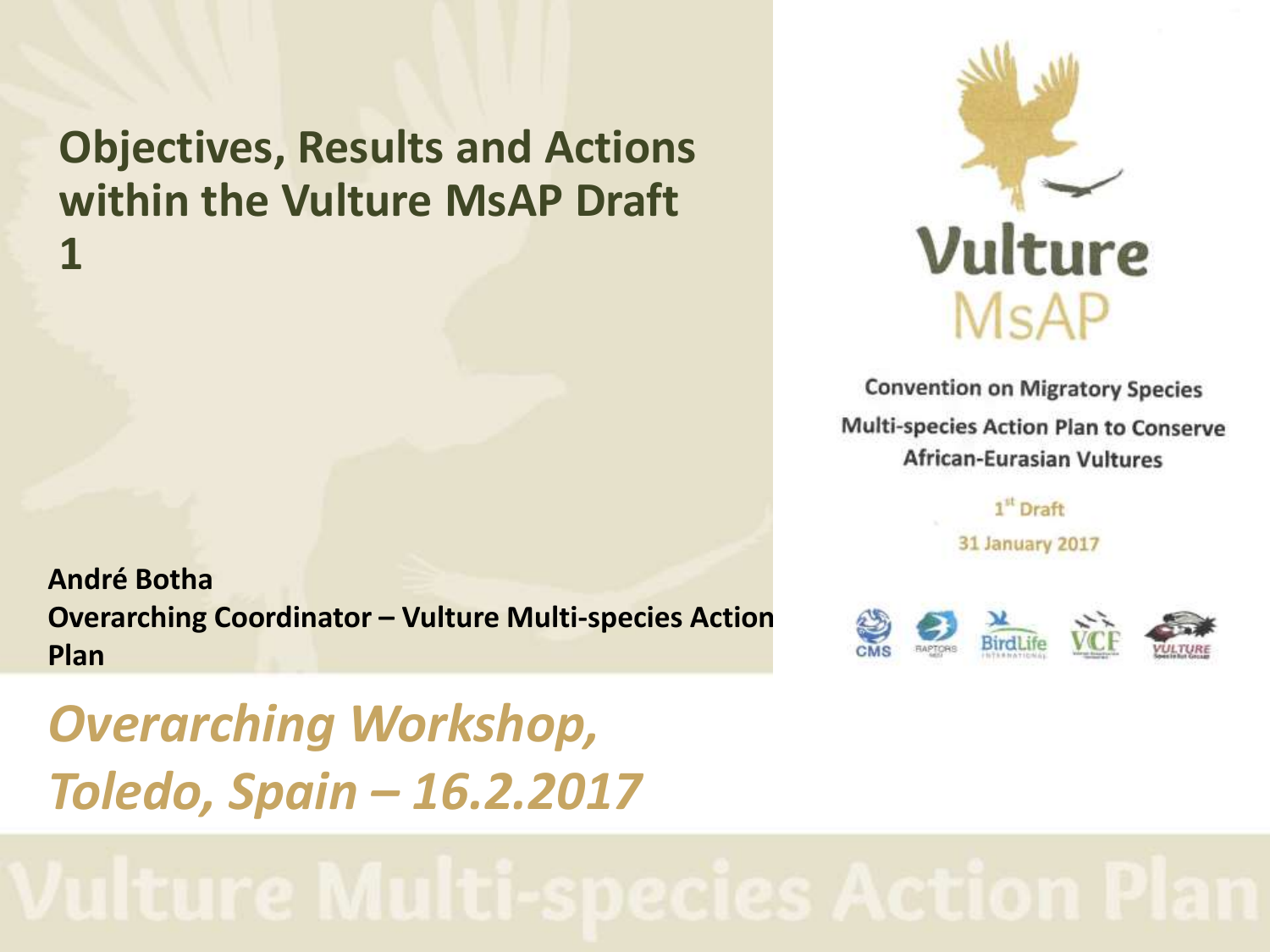## *Ensure availability of poison-free food for vultures*

**Indicator:** By 2027, no measurable negative impact on productivity and vulture populations due to lack of food

**Means of verification:** Breeding success and overall survival within vulture populations of all species within the range

- *2 Results, 16 Action***s**
	- Research & Monitoring 4
	- Policy & Legislation  $-2$
	- Conservation Action 2
	- Education & Awareness 8

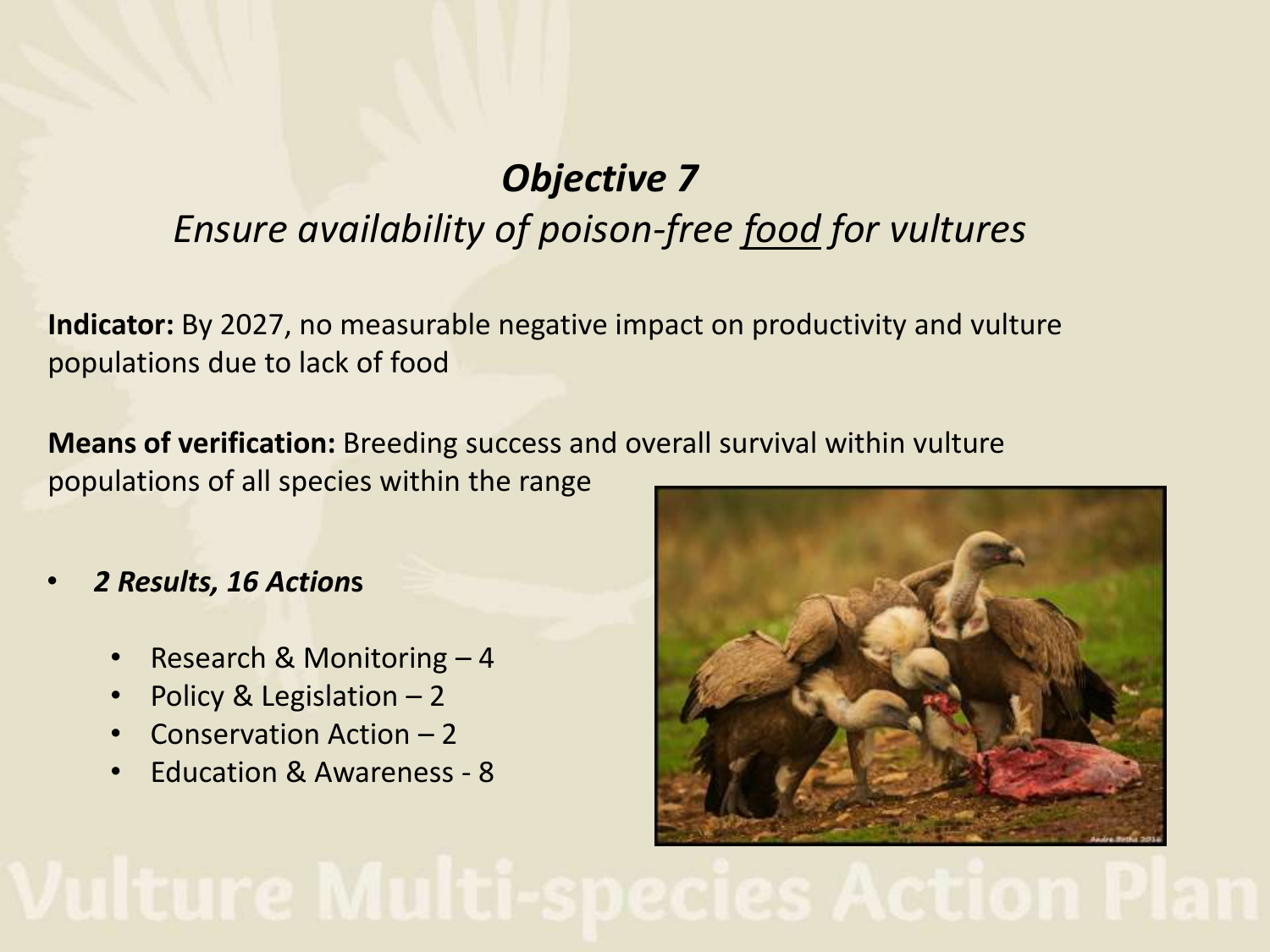## *Ensure availability of suitable habitat for vultures to nest and forage*

**Indicator:** All known breeding sites for vultures are known and appropriately protected by 2027; rangeland provide adequate foraging habitat for vultures

**Means of verification:** Breeding success and overall survival within vulture populations of all species within the range

- *2 Results, 9 Action***s**
	- Research & Monitoring 2
	- Policy & Legislation 2
	- Conservation Action 2
	- Education & Awareness 3

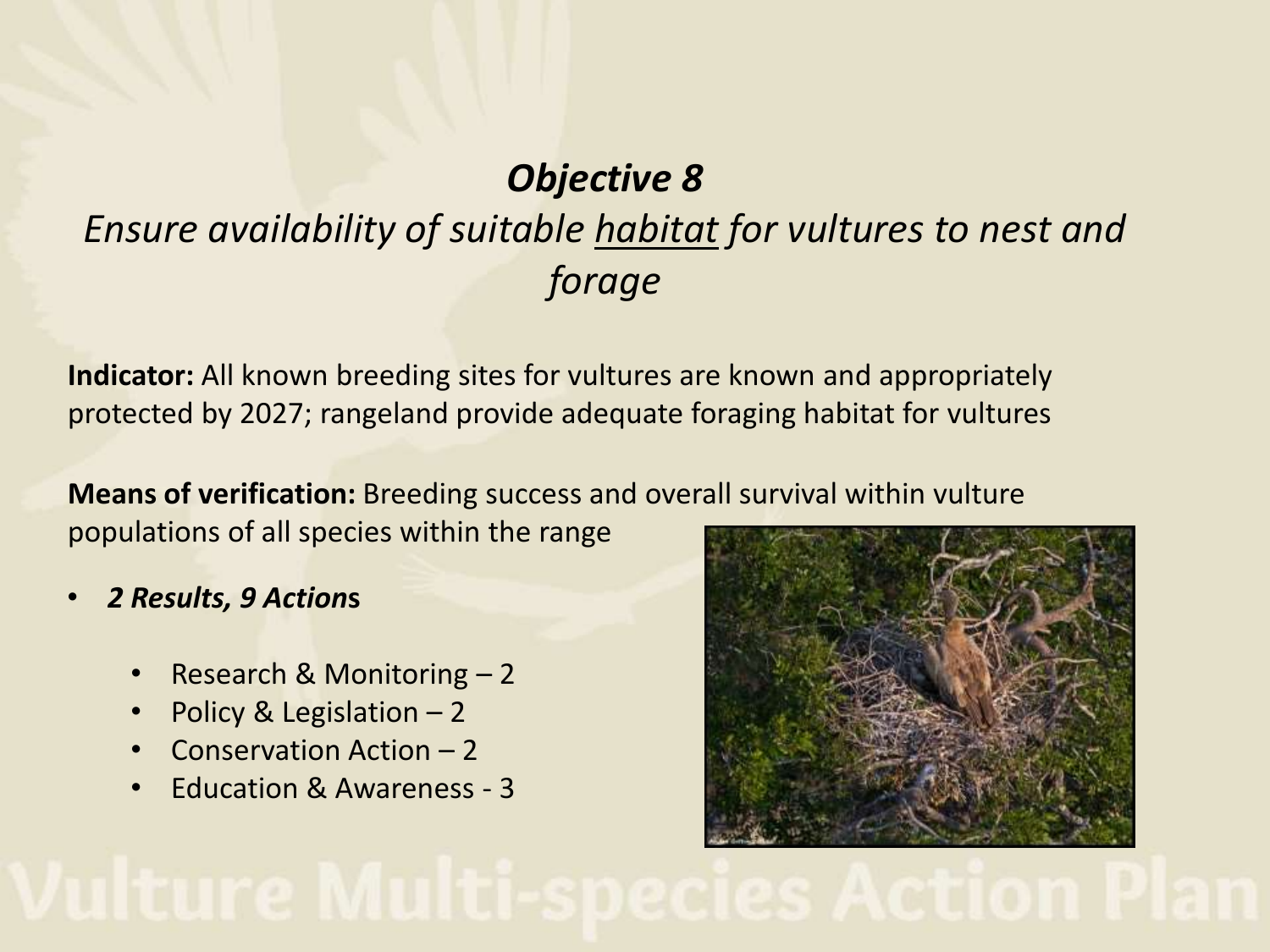## *Reduce direct persecution and disturbance of vultures caused by human activities*

**Indicator:** Incidents of direct persecution is halted and disturbance of vultures is reduced to reduce impact to acceptable levels in 2027

**Means of verification:** Effective measures in place and enforced, improved breeding success at previously affected sites

- *2 Results, 9 Action***s**
	- Research & Monitoring  $-0$
	- Policy & Legislation  $-3$
	- Conservation Action 3
	- Education & Awareness 4

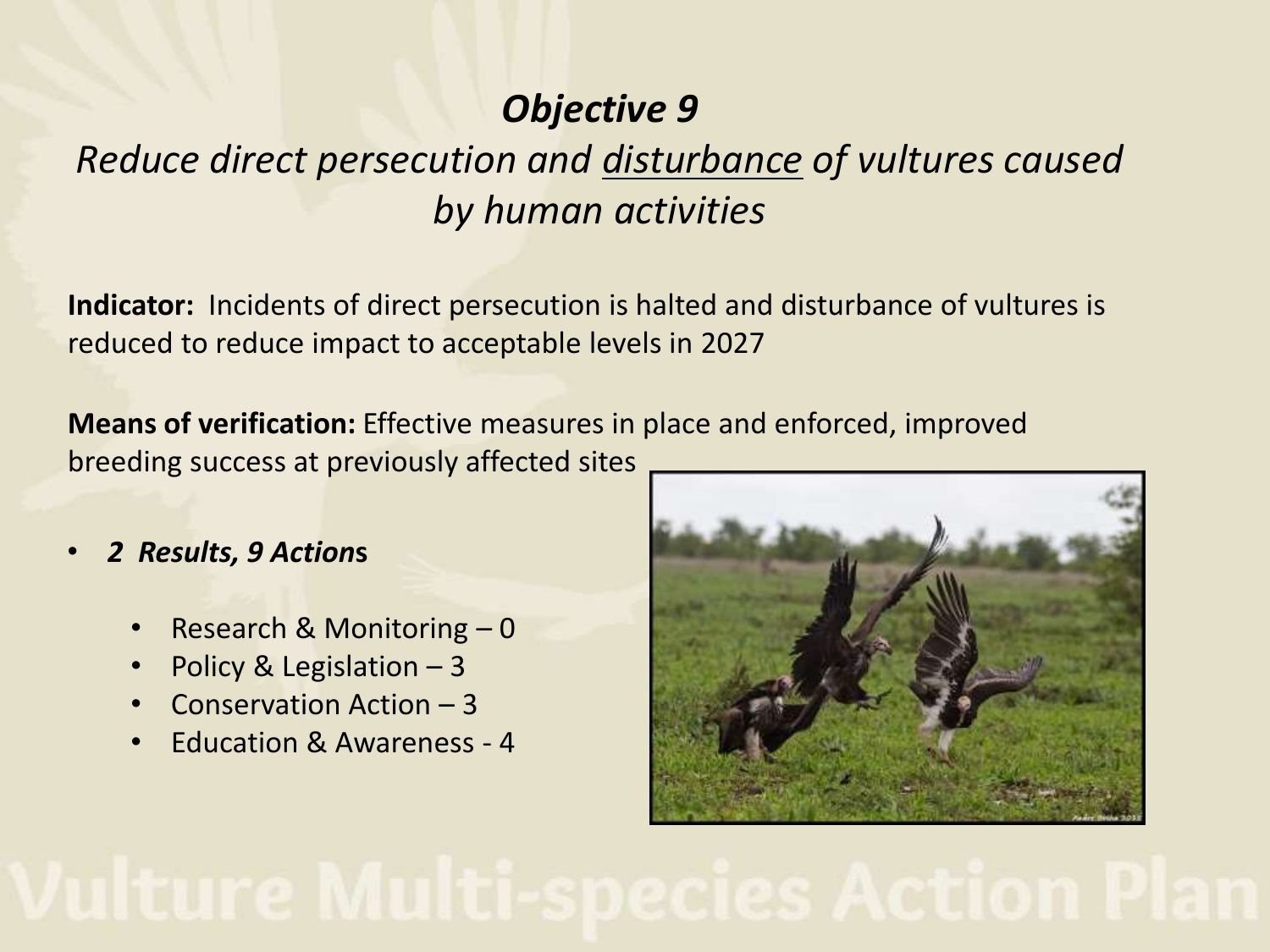## *Support vulture conservation through cross-cutting actions enabling mitigation of most or all threats*

**Indicator::** Ten Endangered and Critically Endangered Old World Vultures listed on CMS Appendix I; Need for the conservation of vultures is acknowledged and reflected in legislation and policies by all Parties within the MsAP range by 2027

**Means of verification:** Legislation and policies in place and resources made available in MsAP range countries to ensure that these are enforced

- *3 Results, 10 Action***s**
	- Research & Monitoring 6
	- Policy & Legislation 2
	- Conservation Action  $-0$
	- Education & Awareness 2

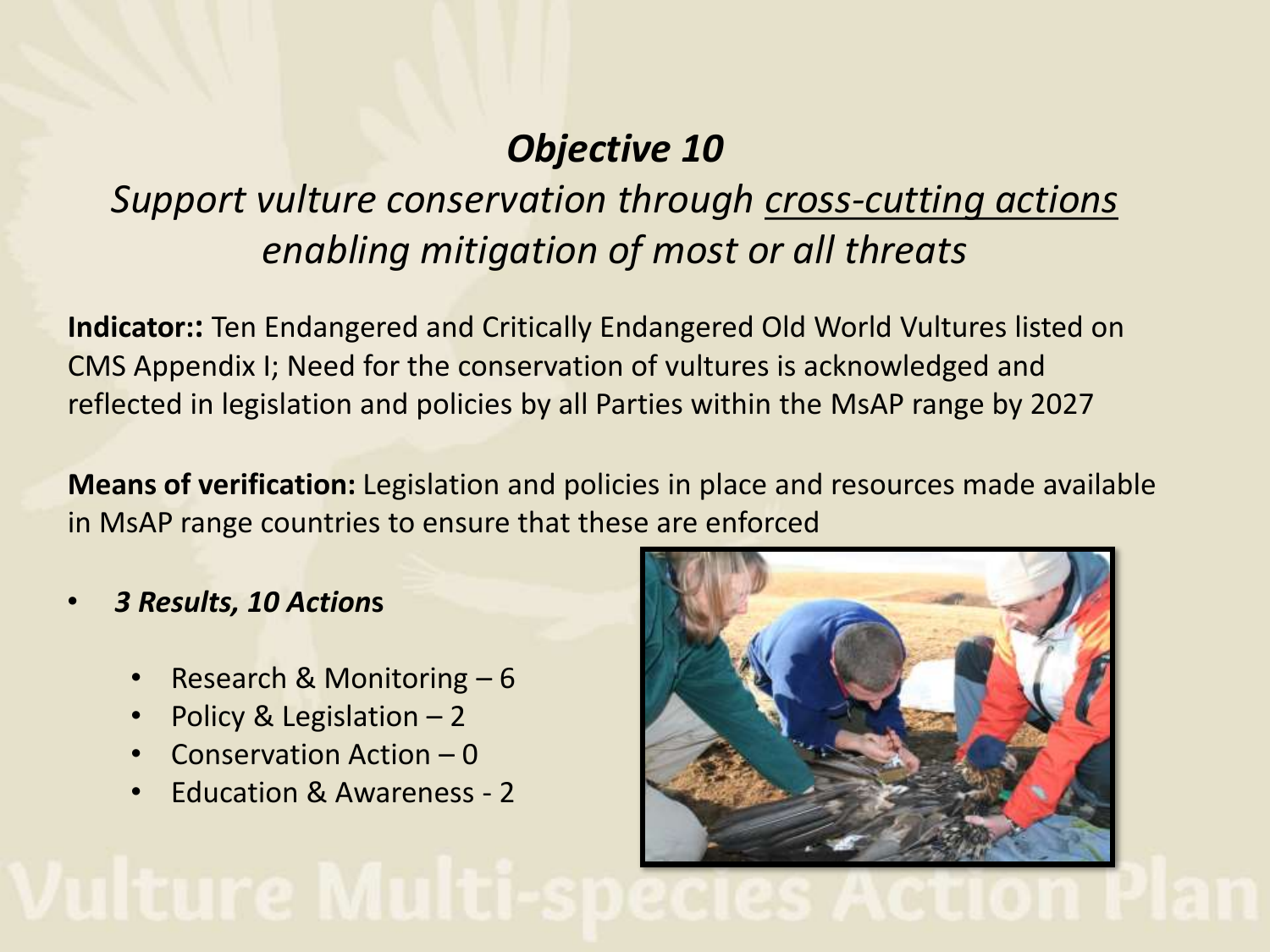# **Summary of Results & Actions**

| <b>Objective</b> | <b>Threat</b>                     | Results        | R&N            | <b>P&amp;1</b> | E&A            | Action         | <b>Total</b> |
|------------------|-----------------------------------|----------------|----------------|----------------|----------------|----------------|--------------|
| $\mathbf{1}$     | Unintentional poisoning           | 5              | 9              | $\overline{4}$ | 5              | 11             | 29           |
| $\overline{2}$   | <b>NSAIDS</b>                     | $\overline{4}$ | 9              | $\overline{4}$ | $\overline{4}$ | 13             | 30           |
| 3                | <b>Traditional Belief-use</b>     | $\overline{3}$ | $\overline{7}$ | $\overline{2}$ | $\overline{2}$ | $\overline{2}$ | 13           |
| $\overline{4}$   | Sentinel poisoning                | $\overline{3}$ | 8              | $\overline{2}$ | $\overline{2}$ | $\overline{2}$ | 14           |
| 5                | Electrocution                     | $\overline{3}$ | $\overline{7}$ | 11             | $\overline{4}$ | 11             | 33           |
| 6                | Collision - Energy Infrastructure | $\overline{3}$ | 5              | 8              | $\overline{3}$ | 9              | 25           |
| $\overline{7}$   | Food availability                 | $\overline{2}$ | $\overline{4}$ | $\overline{2}$ | $\overline{2}$ | 8              | 16           |
| 8                | Habitat availability              | $\overline{2}$ | $\overline{2}$ | $\overline{2}$ | $\overline{2}$ | $\overline{3}$ | 9            |
| 9                | <b>Disturbance</b>                | $\overline{2}$ | $\overline{0}$ | $\overline{3}$ | $\overline{4}$ | $\overline{3}$ | 10           |
| 10               | Knowledge & Awareness             | $\overline{3}$ | 6              | $\overline{2}$ | $\overline{2}$ | $\overline{0}$ | 10           |
|                  | <b>Total</b>                      | 29             | 56             | 40             | 30             | 63             | 189          |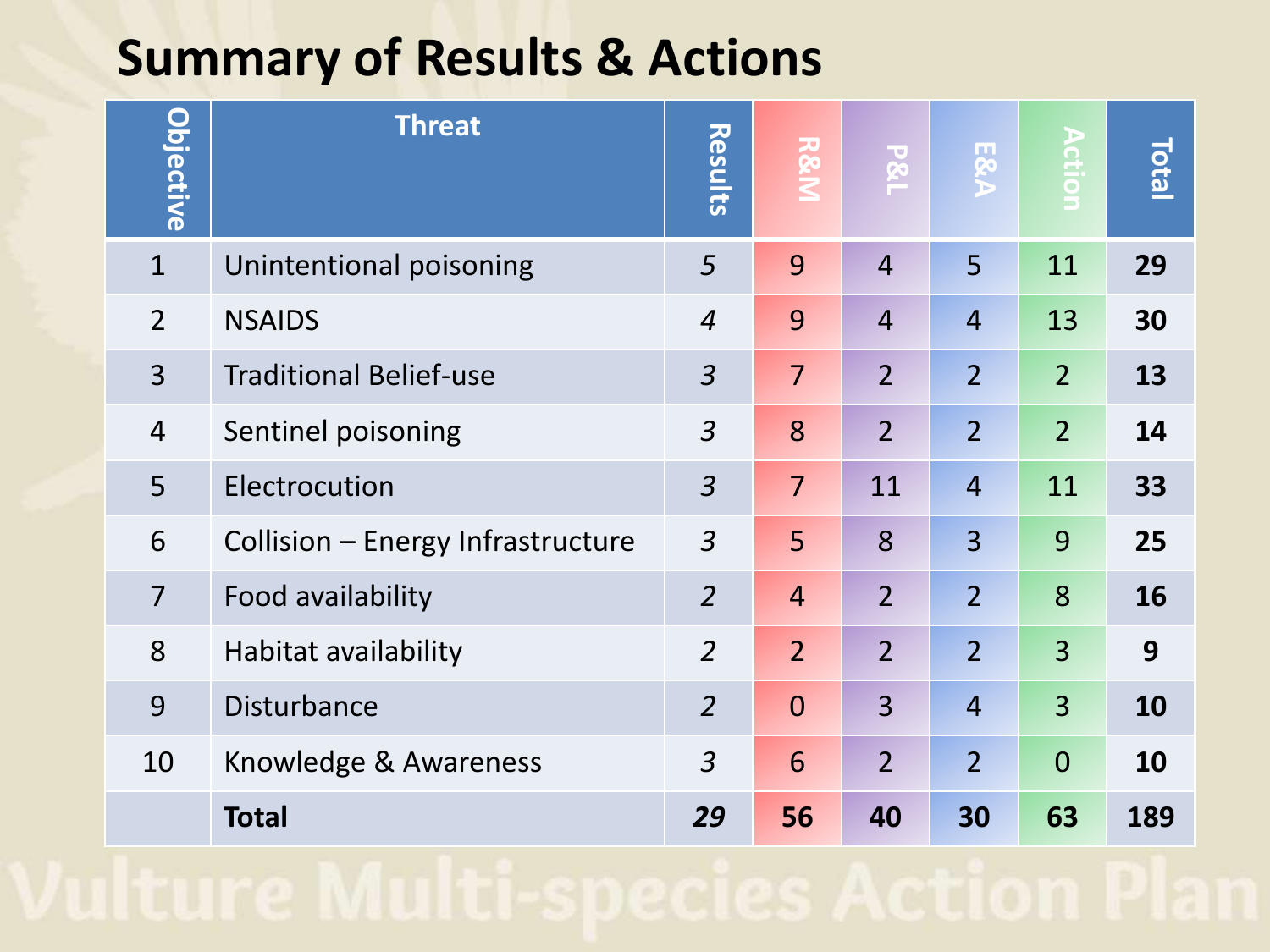# **Action review per Objective**

### • **3 Groups**

- Poisoning Objective 1-4 (86 Actions)
- Energy Objectives 5, 6 (58 Actions)
- Food, Disturbance, Habitat Loss, Improved Knowledge & Awareness Objective 7-10 (42 Actions)

### • **Review current Actions**

- Consider action statements
- Identify known initiatives already focused on Action
- Geographic scope of existing initiatives
- Gap areas where Action is required
- Identify stakeholders for implementation.
- List and suggest possible new Actions based on available evidence
- Priority projects for implementation by the MsAP